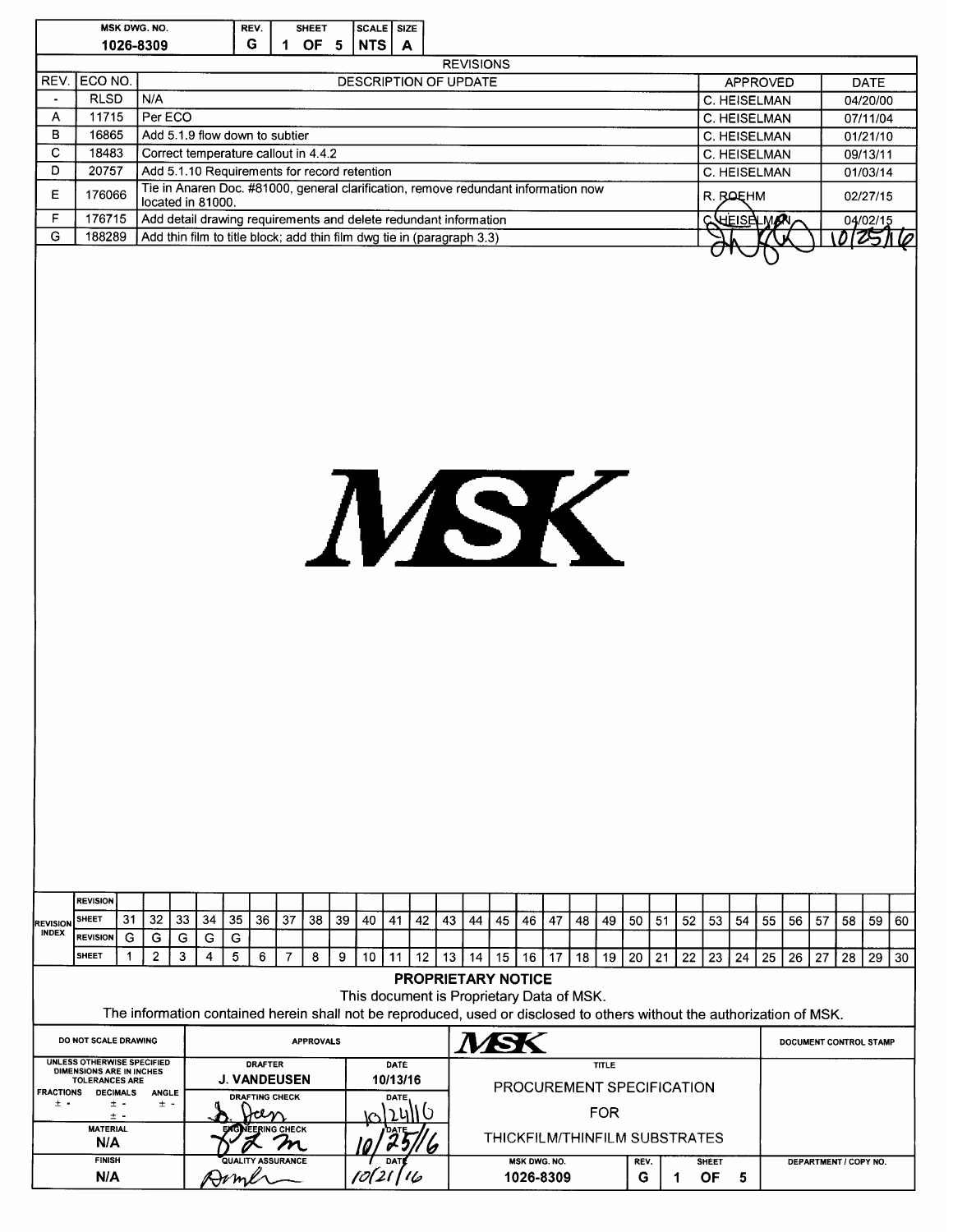| <b>MSK DWG, NO.</b> | REV. | <b>SHEET</b> | <b>SCALE SIZE</b> |   |
|---------------------|------|--------------|-------------------|---|
| 1026-8309           |      | 2<br>OF.     | 5 INTS            | А |

#### **1.0 PURPOSE:**

The purpose of this document is to define the requirements for procurement of thinfilm or thickfilm substrates manufactured by a supplier and used in MSK hybrids/MCM's. This document is used in conjunction with Anaren Document #81000.

### **2.0 APPLICATION:**

This procedure shall apply to all thickfilm substrates as follows:

- 2.1 **Condition A** Elements to be used in "fully" compliant hybrid products as defined in MIL-PRF-38534 Class H. Purchase order shall not delete any of the requirements of this specification. Substrate element evaluation shall be performed by the substrate manufacturer prior to shipment of the lot.
- **2.2 Condition B** Elements intended to be used in full compliance with MIL-PRF-38534 Class H or K but element evaluation will be the responsibility of MSK.
- **2.3 Condition C** Elements to be used on devices which do not impose MIL-PRF-38534.
- 2.4 **Condition D** Elements to be used in "fully" compliant hybrid products as defined in MIL-PRF-38534 Class K. Purchase order shall not delete any of the requirements of this specification. Substrate element evaluation shall be performed by the substrate manufacturer prior to shipment of the lot.

#### **3.0 REFERENCE DOCUMENTS:**

- **3.1** Purchase order.
- **3.2** Applicable MSK Detail Drawings for the thickfilm substrates
	- **3.2.1** Printed substrate: 1829-XXXXX
	- **3.2.2** Outsource Thickfilm Print Requirement Form: 8356A.XX
	- **3.2.3** Ceramic Substrate Drawing: 1013-XXXX
	- **3.2.4** MSK substrate fabrication flow chart 2422-1563
- **3.3** Applicable MSK detail drawing for thinfilm substrates
	- **3.3.1** Substrate Drawing: 1013-XXXX
- **3.4** MIL-PRF-38534
- **3.5** MIL-STD-883 TM2032
- **3.6** ISO 14644-1, -2 or MIL-STD-209
- **3.7** Anaren supplier requirements for Quality, Design & Manufacturing, Document #81000

#### **4.0 DEFINITIONS:**

- **4.1 Element** A constituent of the hybrid microcircuit that contributes directly to its operation.
- **4.2 Substrate Inspection Lot** Substrate inspection lot will consist of homogeneous printed substrates (thick or thinfilm) having the same number of layers, manufactured using the same facilities, processes, materials and vacuum deposited, plated or printed as one lot.

| <b>DO NOT SCALE DRAWING</b>                                                            | <b>APPROVALS</b>                        |             |                                           | <b>DOCUMENT CONTROL STAMP</b> |  |                    |   |                              |
|----------------------------------------------------------------------------------------|-----------------------------------------|-------------|-------------------------------------------|-------------------------------|--|--------------------|---|------------------------------|
| UNLESS OTHERWISE SPECIFIED<br><b>DIMENSIONS ARE IN INCHES</b><br><b>TOLERANCES ARE</b> | <b>DRAFTER</b>                          | <b>DATE</b> | <b>TITLE</b><br>PROCUREMENT SPECIFICATION |                               |  |                    |   |                              |
| <b>DECIMALS</b><br><b>ANGLE</b><br><b>FRACTIONS</b><br>± -<br>± -<br>± -<br>$\pm$ -    | <b>DRAFTING CHECK</b>                   | <b>DATE</b> | <b>FOR</b>                                |                               |  |                    |   |                              |
| <b>MATERIAL</b><br>N/A                                                                 | <b>ENGINEERING CHECK</b>                | <b>DATE</b> | THICKFILM/THINFILM SUBSTRATES             |                               |  |                    |   |                              |
| <b>FINISH</b><br>N/A                                                                   | <b>DATE</b><br><b>QUALITY ASSURANCE</b> |             | <b>MSK DWG. NO.</b><br>1026-8309          | REV.<br>G                     |  | <b>SHEET</b><br>ΟF | 5 | <b>DEPARTMENT / COPY NO.</b> |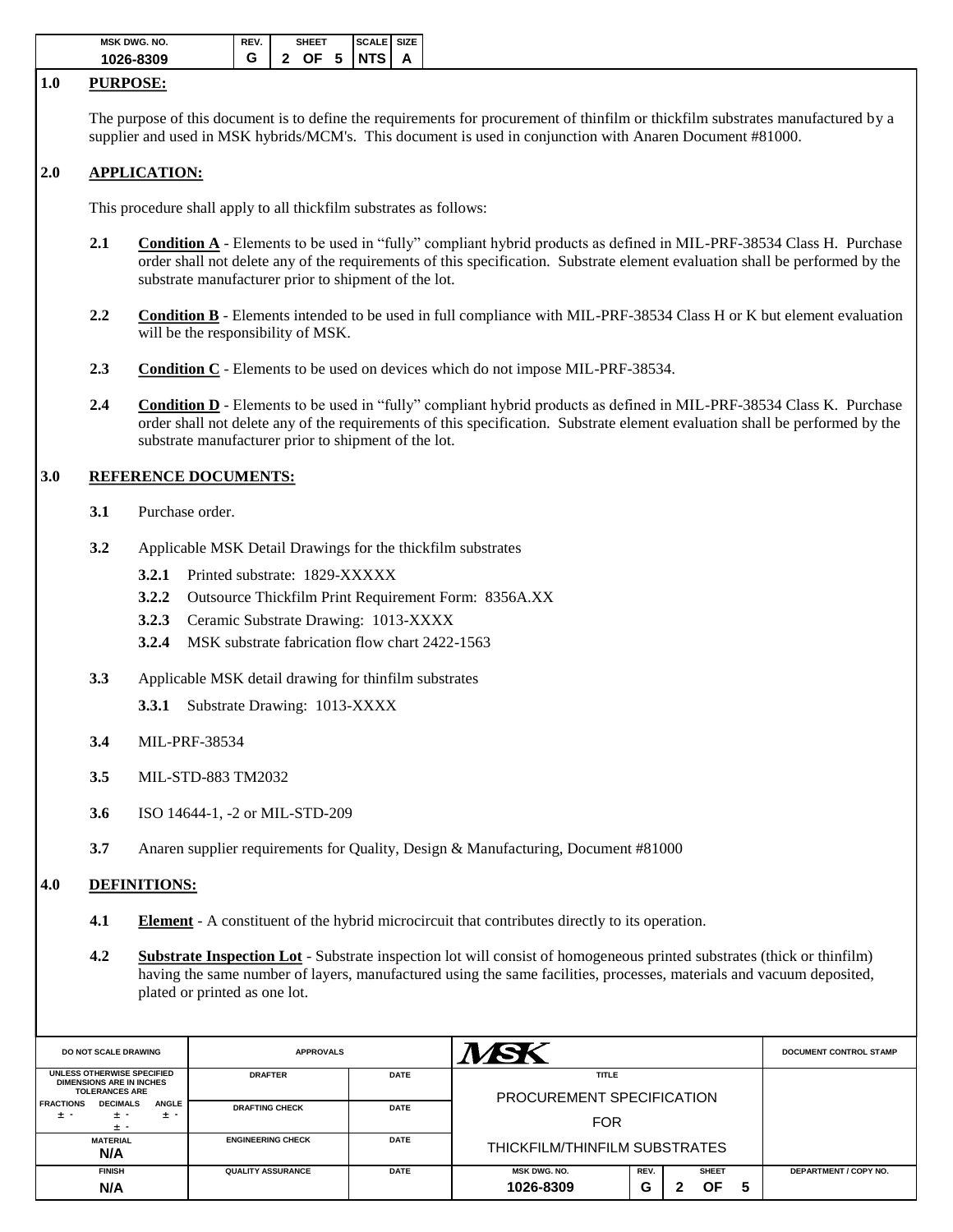| <b>MSK DWG. NO.</b> | REV.<br><b>IEET</b> |               |             |  |
|---------------------|---------------------|---------------|-------------|--|
| 1026-8309           | G                   | 3<br>5.<br>ОF | <b>INTS</b> |  |

**4.3 Element Evaluation** - As applicable to this specification and shall consist of substrate evaluation IAW MIL-PRF-38534 for Class H or K (as applicable).

### **4.4 Environmentally controlled area:**

- **4.4.1** Class 8 per ISO 14644-1, -2 or Class 100,000 per MIL-STD-209.
- **4.4.2** Temperature 25°C +3, -5°C
- **4.4.3** Pressure .01" water column or greater.
- **4.4.4** Humidity RH 30 to 65%.
- **4.4.5** Element storage shall be in a nitrogen atmosphere dry box.

## **5.0 REQUIREMENTS:**

### **5.1 General:**

- **5.1.3** All material and processes used by the supplier (for thickfilm or thinfilm) will be suitable for polymeric adhesive, soldering or eutectic die mounting where specified. As applicable to the substrate design, pad metallization shall be suitable for thermosonic, ultrasonic and/or thermo compression bonding of gold or aluminum wire and shall be capable of withstanding a pull test as specified per MIL-STD-883 Method 2011.
- **5.1.4** For thickfilm substrates, all material and processes used by the supplier will be suitable for hybrid/MCM assembly. Materials shall be specified by MSK. The basic thickfilm substrate fabrication process shall be in accordance with substrate fabrication flow chart drawing 2422-1563 latest revision. Any deviation to this process shall be documented and approved by MSK in writing prior to beginning the substrate fabrication.
- **5.1.5** All electrical test and visual inspection shall be done at the element level with rejects identified and removed from the lot.

## **6.0 PROCEDURE:**

### **6.1 Condition A:**

- **6.1.1** The supplier shall have an accepted internal document for visual inspection to MIL-STD-883, Method 2032.
- **6.1.2** The supplier shall perform 100% visual to TM2032, Class H in an environmentally controlled area and ensure compliance to all visual, electrical and mechanical specifications. The supplier shall perform 100% electrical testing (resistor measurement as applicable) at 25°C to ensure compliance to the manufacturer's electrical characteristics and/or MSK Drawing.
- **6.1.3** Element evaluation shall be performed by the supplier for each substrate inspection lot in accordance with MIL-PRF-38534 for Class H devices to ensure compliance with the electrical characteristics and/or applicable MSK Drawing.

Element evaluation documentation and test samples will be provided with each lot.

| <b>DO NOT SCALE DRAWING</b>                                                                                             | <b>APPROVALS</b>         |             |                                           | <b>DOCUMENT CONTROL STAMP</b> |  |    |   |                       |
|-------------------------------------------------------------------------------------------------------------------------|--------------------------|-------------|-------------------------------------------|-------------------------------|--|----|---|-----------------------|
| UNLESS OTHERWISE SPECIFIED<br><b>DATE</b><br><b>DRAFTER</b><br><b>DIMENSIONS ARE IN INCHES</b><br><b>TOLERANCES ARE</b> |                          |             | <b>TITLE</b><br>PROCUREMENT SPECIFICATION |                               |  |    |   |                       |
| <b>DECIMALS</b><br><b>ANGLE</b><br><b>FRACTIONS</b><br>± -<br>± -<br>± -<br>± -                                         | <b>DRAFTING CHECK</b>    | <b>DATE</b> | <b>FOR</b>                                |                               |  |    |   |                       |
| <b>MATERIAL</b><br>N/A                                                                                                  | <b>ENGINEERING CHECK</b> | <b>DATE</b> | THICKFILM/THINFILM SUBSTRATES             |                               |  |    |   |                       |
| <b>FINISH</b>                                                                                                           | <b>QUALITY ASSURANCE</b> | <b>DATE</b> | <b>MSK DWG. NO.</b>                       | REV.<br><b>SHEET</b>          |  |    |   | DEPARTMENT / COPY NO. |
| N/A                                                                                                                     |                          |             | 1026-8309                                 | G                             |  | ΟF | 5 |                       |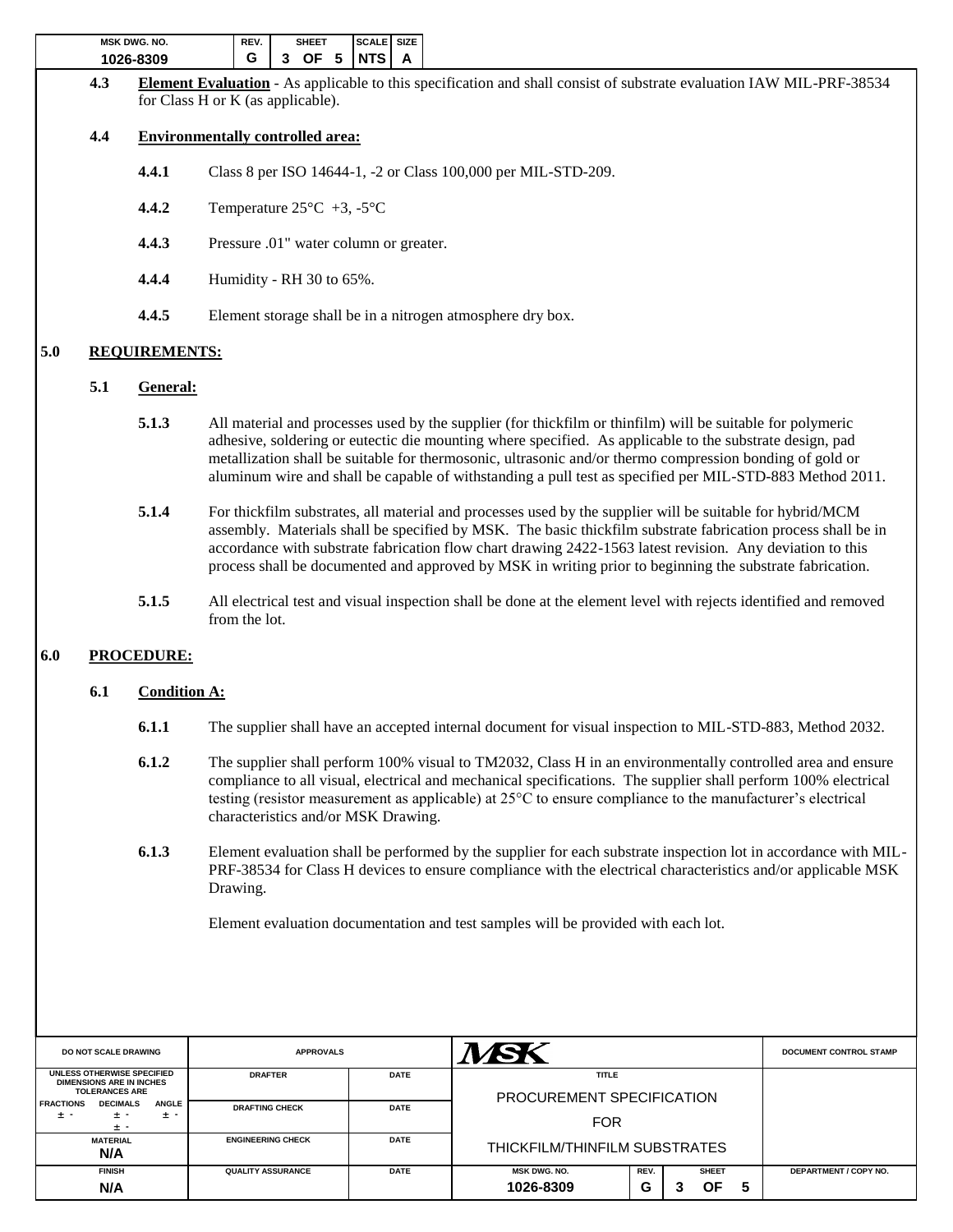|                                                                                                               | <b>MSK DWG. NO.</b><br>1026-8309 | REV.<br>G                | <b>SHEET</b><br>4 OF 5      | SCALE SIZE<br>NTS<br>A                                                                                                                                                                                                     |                                                                                                                                                                                                     |                        |  |  |  |  |  |  |
|---------------------------------------------------------------------------------------------------------------|----------------------------------|--------------------------|-----------------------------|----------------------------------------------------------------------------------------------------------------------------------------------------------------------------------------------------------------------------|-----------------------------------------------------------------------------------------------------------------------------------------------------------------------------------------------------|------------------------|--|--|--|--|--|--|
|                                                                                                               | 6.1.4                            |                          | <b>Delivery Conditions:</b> |                                                                                                                                                                                                                            |                                                                                                                                                                                                     |                        |  |  |  |  |  |  |
|                                                                                                               |                                  | 6.1.4.1                  |                             | The supplier is responsible for ensuring that elements are packaged properly so as to avoid damage<br>during shipment. Thickfilm and thinfilm substrates shall have protection between each substrate<br>top side surface. |                                                                                                                                                                                                     |                        |  |  |  |  |  |  |
|                                                                                                               |                                  | 6.1.4.2                  |                             | The MSK Dwg number, name of manufacturer, quantity and lot number are to be clearly marked<br>on each container.                                                                                                           |                                                                                                                                                                                                     |                        |  |  |  |  |  |  |
|                                                                                                               |                                  | 6.1.4.3                  |                             | <b>Certificate of Compliance</b> , as defined in Document #81000.                                                                                                                                                          |                                                                                                                                                                                                     |                        |  |  |  |  |  |  |
|                                                                                                               |                                  | 6.1.4.4                  |                             |                                                                                                                                                                                                                            | Element evaluation data (as required) shall be supplied for each substrate inspection lot.                                                                                                          |                        |  |  |  |  |  |  |
|                                                                                                               |                                  | 6.1.4.5                  |                             |                                                                                                                                                                                                                            | Documentation - Evidence of the supplier's inspection documentation shall be maintained at the<br>suppliers facility. The evidence maintained should include the following:                         |                        |  |  |  |  |  |  |
|                                                                                                               |                                  |                          | a.<br>b.<br>c.              | Name of operation, specification number and revision of each process or test.<br>Part number and manufacturer internal lot identification number (s).<br>$Date(s)$ of test and operator identification.                    |                                                                                                                                                                                                     |                        |  |  |  |  |  |  |
| Calibration control number and calibration due date of all major equipment components used<br>d.<br>for test. |                                  |                          |                             |                                                                                                                                                                                                                            |                                                                                                                                                                                                     |                        |  |  |  |  |  |  |
|                                                                                                               |                                  |                          | e.                          |                                                                                                                                                                                                                            | Quantity tested and rejected for each process or test and actual quantity tested if sampled.                                                                                                        |                        |  |  |  |  |  |  |
|                                                                                                               |                                  |                          | f.                          | and inspection magnification.                                                                                                                                                                                              | Specific major conditions of test that are verifiable by operator including times, temperatures                                                                                                     |                        |  |  |  |  |  |  |
|                                                                                                               |                                  |                          | g.                          |                                                                                                                                                                                                                            | For electrical test, test program number and revision levels (as applicable).                                                                                                                       |                        |  |  |  |  |  |  |
| 6.2                                                                                                           | <b>Condition B:</b>              |                          |                             |                                                                                                                                                                                                                            |                                                                                                                                                                                                     |                        |  |  |  |  |  |  |
|                                                                                                               |                                  |                          |                             |                                                                                                                                                                                                                            |                                                                                                                                                                                                     |                        |  |  |  |  |  |  |
|                                                                                                               | 6.2.1                            |                          |                             |                                                                                                                                                                                                                            | The supplier shall have an accepted internal document for visual inspection to MIL-STD-883, Method 2032.                                                                                            |                        |  |  |  |  |  |  |
|                                                                                                               | 6.2.2                            |                          |                             |                                                                                                                                                                                                                            | The supplier shall perform 100% visual inspection to TM2032 Class H and K in an environmentally controlled<br>area and ensure compliance to all visual and mechanical specifications.               |                        |  |  |  |  |  |  |
|                                                                                                               | 6.2.3                            |                          |                             |                                                                                                                                                                                                                            | The supplier shall perform 100% electrical test (resistor measurement as applicable) at $25^{\circ}$ C to ensure<br>compliance to the manufacturer's electrical characteristics and/or MSK Drawing. |                        |  |  |  |  |  |  |
|                                                                                                               | 6.2.4                            | Class H or K.            |                             |                                                                                                                                                                                                                            | Substrates shall be capable of passing substrate element evaluation in accordance with MIL-PRF-38534                                                                                                |                        |  |  |  |  |  |  |
|                                                                                                               | 6.2.5                            |                          |                             |                                                                                                                                                                                                                            | Delivery conditions shall be in accordance with paragraph 6.1.4.                                                                                                                                    |                        |  |  |  |  |  |  |
| 6.3.                                                                                                          | <b>Condition C:</b>              |                          |                             |                                                                                                                                                                                                                            |                                                                                                                                                                                                     |                        |  |  |  |  |  |  |
|                                                                                                               | 6.3.1                            |                          |                             |                                                                                                                                                                                                                            | The supplier shall guarantee performance that the substrates shall conform to the electrical, mechanical and<br>visual specifications of the applicable MSK Drawing.                                |                        |  |  |  |  |  |  |
|                                                                                                               | 6.3.2                            |                          |                             |                                                                                                                                                                                                                            | Delivery conditions shall be in accordance with paragraph 6.1.4.                                                                                                                                    |                        |  |  |  |  |  |  |
|                                                                                                               |                                  |                          |                             |                                                                                                                                                                                                                            |                                                                                                                                                                                                     |                        |  |  |  |  |  |  |
| DO NOT SCALE DRAWING                                                                                          |                                  |                          | <b>APPROVALS</b>            |                                                                                                                                                                                                                            | MSK                                                                                                                                                                                                 | DOCUMENT CONTROL STAMP |  |  |  |  |  |  |
| UNLESS OTHERWISE SPECIFIED<br><b>DIMENSIONS ARE IN INCHES</b><br><b>TOLERANCES ARE</b>                        |                                  | <b>DRAFTER</b>           |                             | <b>DATE</b>                                                                                                                                                                                                                | <b>TITLE</b>                                                                                                                                                                                        |                        |  |  |  |  |  |  |
| <b>FRACTIONS</b><br><b>DECIMALS</b><br>± -<br>± -                                                             | <b>ANGLE</b><br>± -              | <b>DRAFTING CHECK</b>    |                             | <b>DATE</b>                                                                                                                                                                                                                | PROCUREMENT SPECIFICATION                                                                                                                                                                           |                        |  |  |  |  |  |  |
| $\pm$ -                                                                                                       |                                  | <b>ENGINEERING CHECK</b> |                             | <b>DATE</b>                                                                                                                                                                                                                | <b>FOR</b>                                                                                                                                                                                          |                        |  |  |  |  |  |  |
| <b>MATERIAL</b><br>N/A                                                                                        |                                  |                          |                             |                                                                                                                                                                                                                            | THICKFILM/THINFILM SUBSTRATES                                                                                                                                                                       |                        |  |  |  |  |  |  |

**FINISH QUALITY ASSURANCE DATE MSK DWG. NO. REV. SHEET DEPARTMENT / COPY NO.**

**G**

**N/A 1026-8309 4 4 6 4 OF 5**